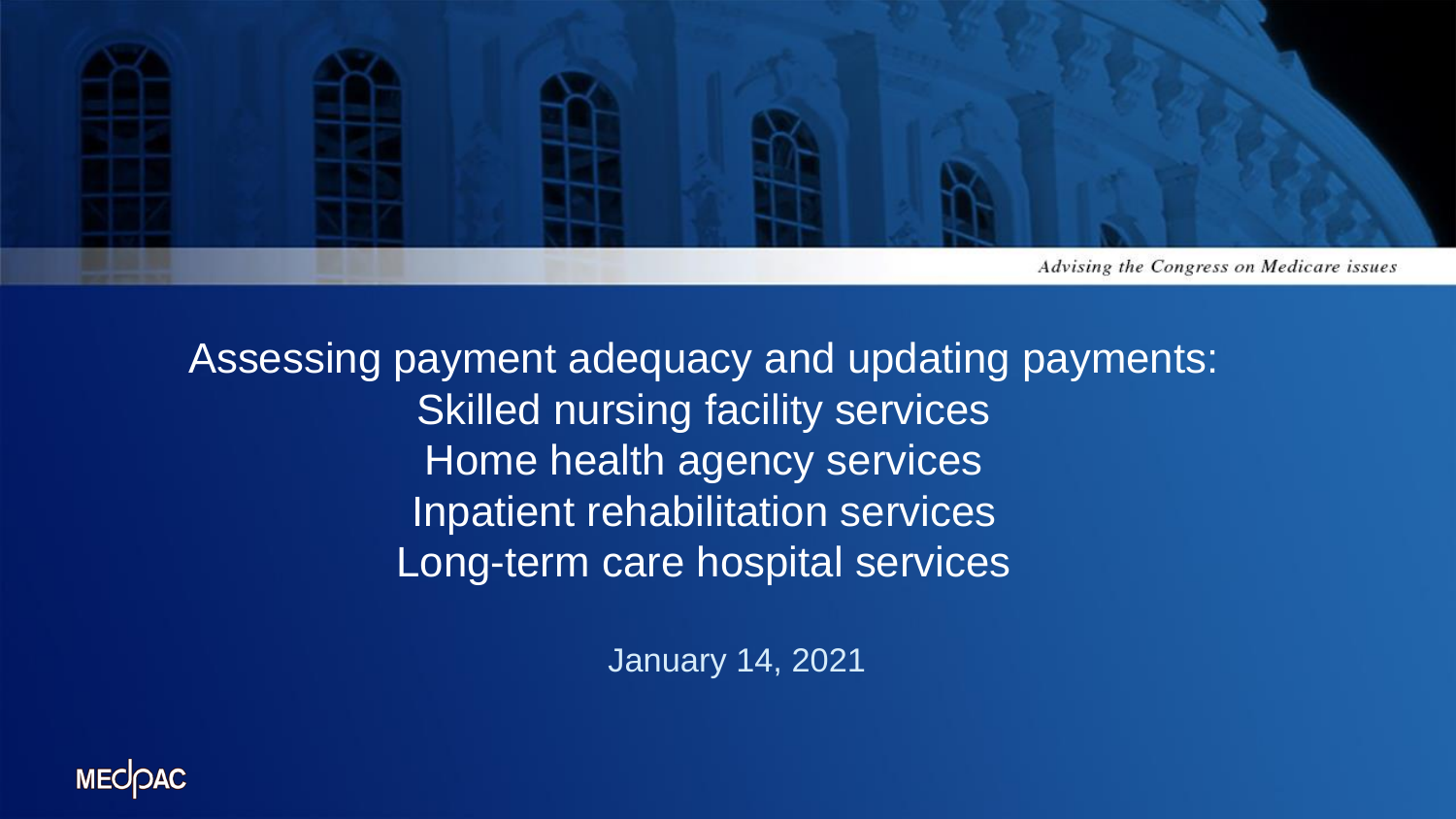

#### Assessing payment adequacy and updating payments: Skilled nursing facility services

Carol Carter January 14, 2021

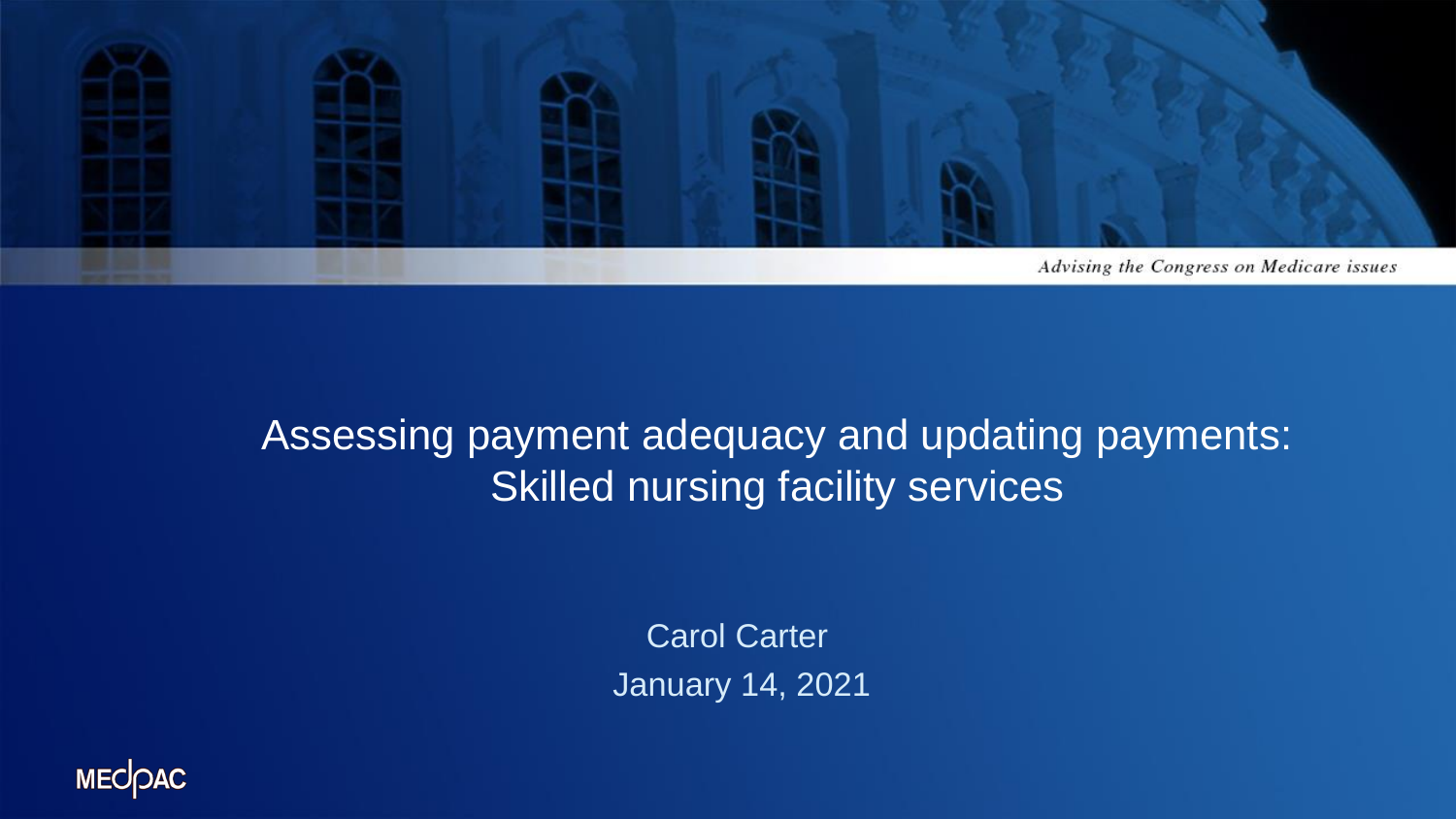# Overview of the skilled nursing facility industry in 2019

| <b>Providers</b><br><b>About 15,000</b><br>Most also provide long-<br>term care | <b>Medicare spending</b><br>\$27.8 billion |
|---------------------------------------------------------------------------------|--------------------------------------------|
| <b>Medicare users</b>                                                           | <b>Medicare share of:</b>                  |
| 1.5 million                                                                     | <b>Facility days: 9%</b>                   |
| 4% of FFS beneficiaries                                                         | <b>Facility revenue: 16%</b>               |

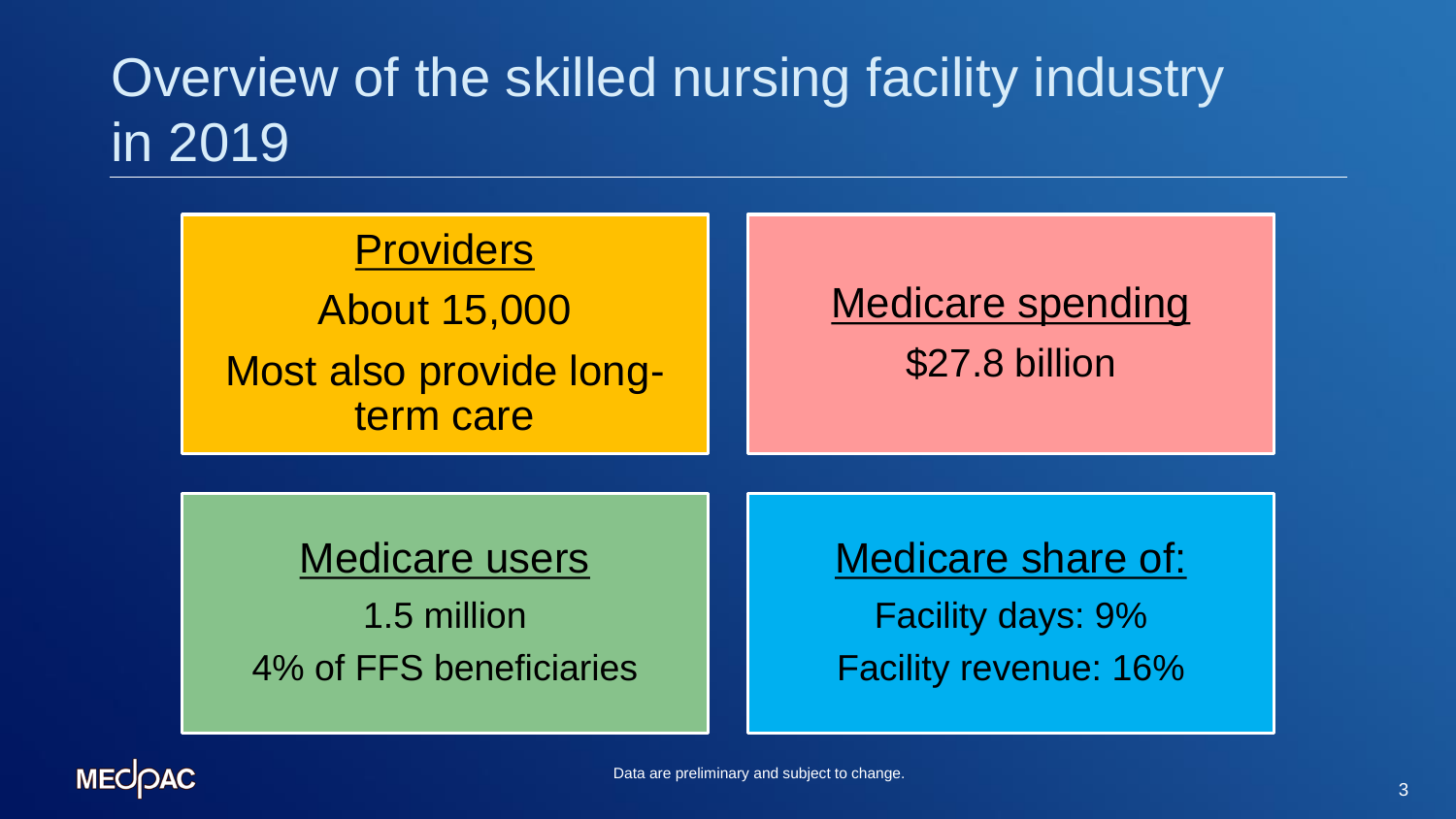# Summary: SNF payment adequacy indicators in 2019 are positive

| Beneficiaries'<br>access to care                                                                                                   | <b>Quality of care</b>                                                                                                                | SNFs' access<br>to capital                                                                                                        | Medicare payments<br>and SNFs' costs                                                                                                                                  |
|------------------------------------------------------------------------------------------------------------------------------------|---------------------------------------------------------------------------------------------------------------------------------------|-----------------------------------------------------------------------------------------------------------------------------------|-----------------------------------------------------------------------------------------------------------------------------------------------------------------------|
| <b>Stable supply</b><br>Volume<br>declines do not<br>reflect<br>adequacy of<br>payments<br><b>High marginal</b><br>profit $(-20%)$ | <b>Small</b><br>$\bullet$<br><i>improvements</i><br>in the rates of<br>successful<br>discharge to<br>community and<br>hospitalization | Adequate<br>access to<br>capital<br>Low total<br>$\bullet$<br>margins $(0.6\%)$<br>reflect lower<br>payments from<br>other payers | 2019 Medicare<br>$\bullet$<br>margin was 11.3%<br><b>Efficient provider</b><br>$\bullet$<br>margin in 2019 was<br>19.2%<br>Projected 2021<br>$\bullet$<br>margin: 10% |
| <b>Positive</b>                                                                                                                    | <b>Positive</b>                                                                                                                       | <b>Positive</b>                                                                                                                   | <b>Positive</b>                                                                                                                                                       |

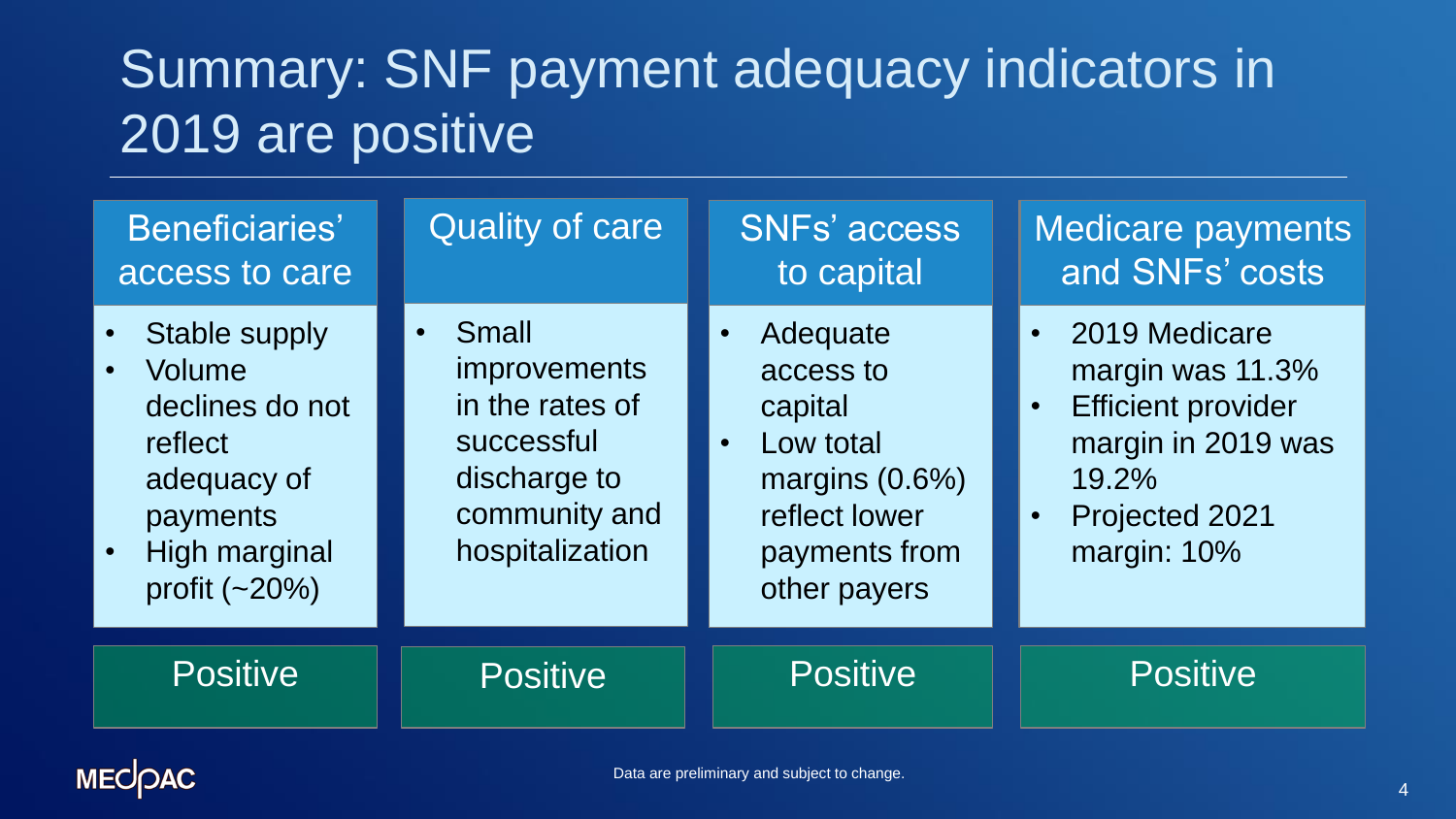

#### Assessing payment adequacy and updating payments: Home health care services

Evan Christman January 14, 2021

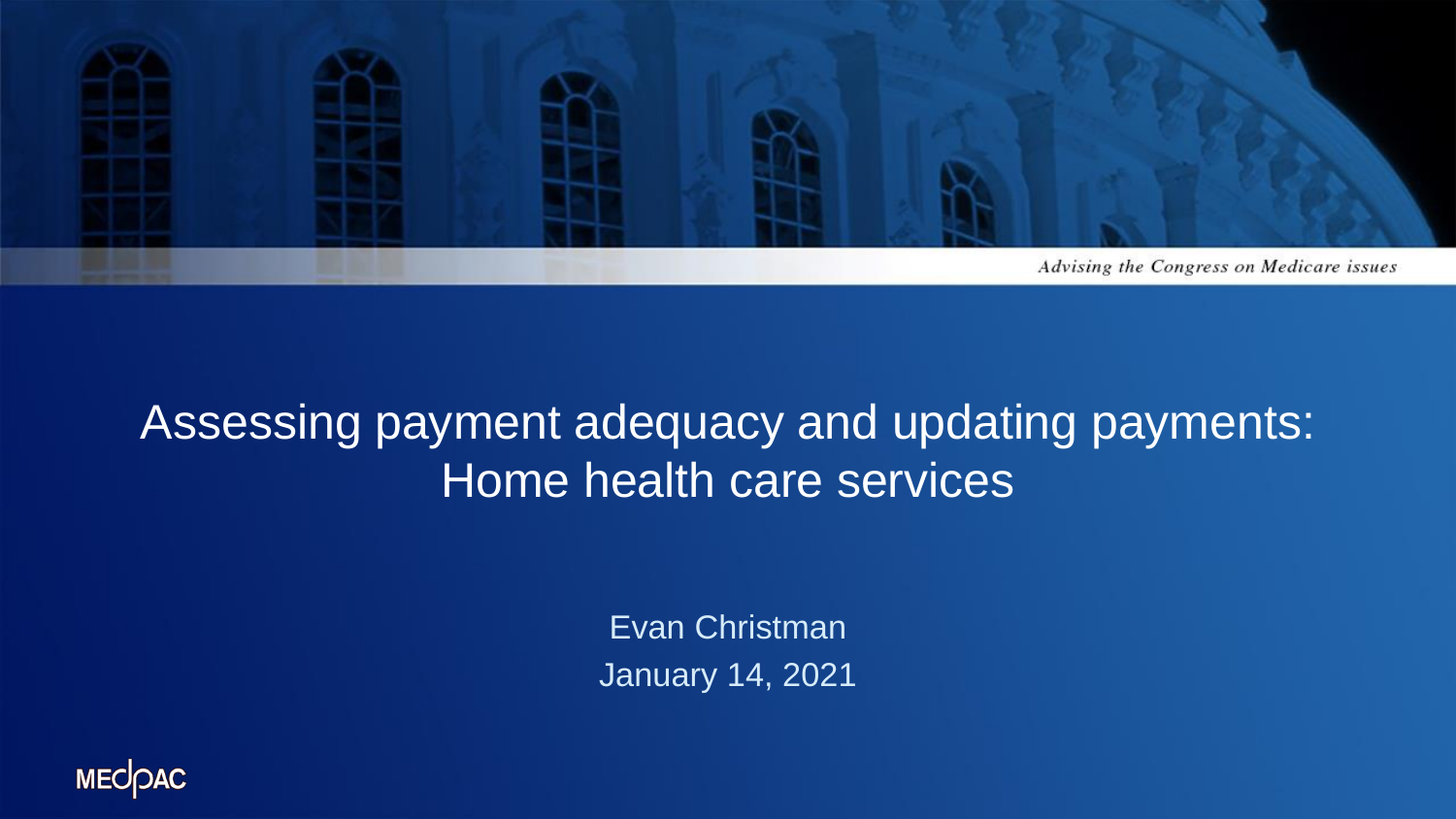### Home health care industry 2019

- \$17.8 billion total Medicare expenditures (FFS)
- Over 11,300 agencies
- 6.1 million episodes for 3.3 million FFS Medicare beneficiaries

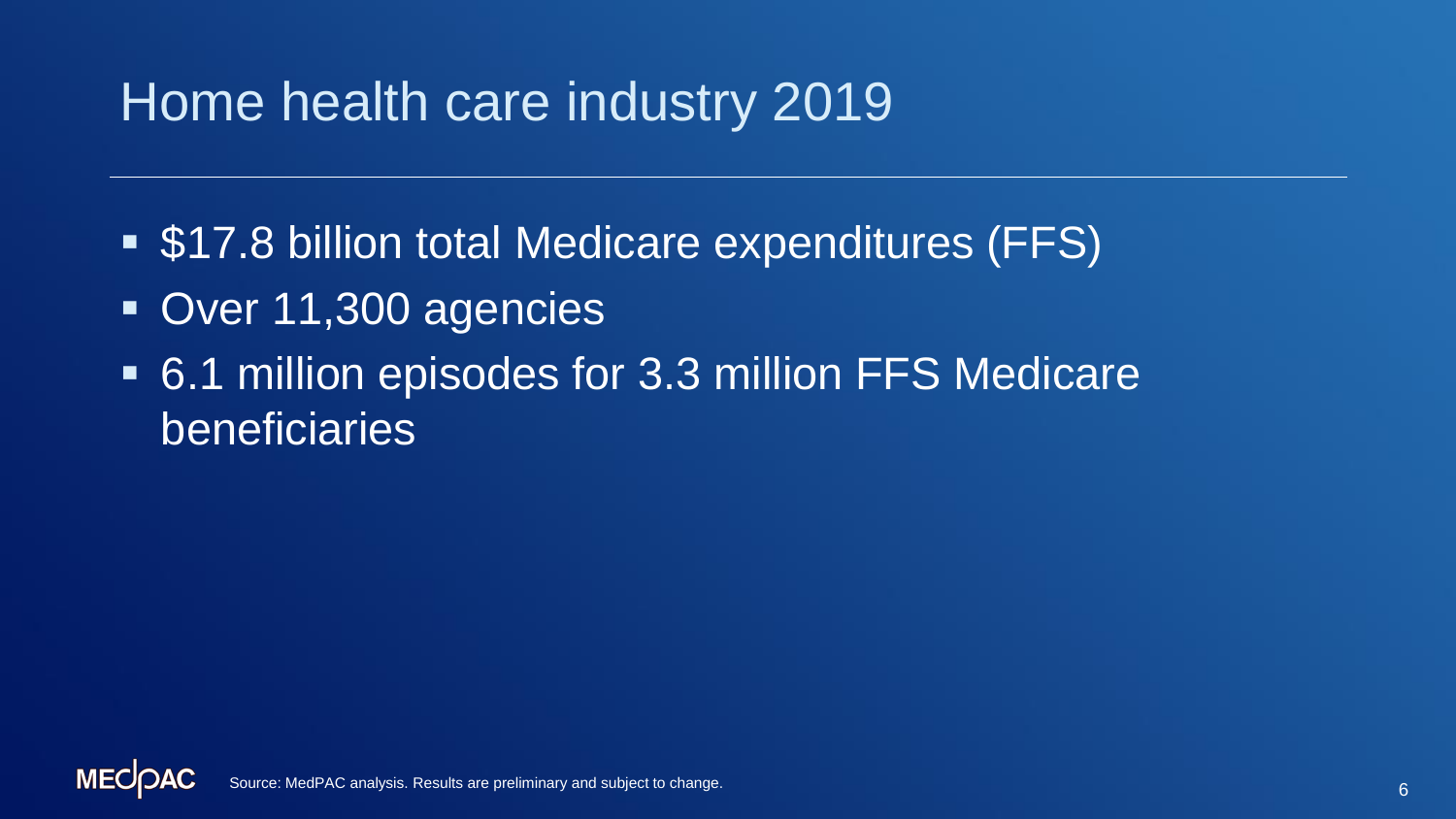# Summary: Home health payment adequacy indicators in 2019 are positive

| Beneficiaries'<br>access to care                                                                                                                                                                                                 | <b>Quality of care</b>                                                                                                               | <b>Access to</b><br>capital                                                                                                                               | <b>Medicare payments</b><br>and HHA costs                                                                                                                      |
|----------------------------------------------------------------------------------------------------------------------------------------------------------------------------------------------------------------------------------|--------------------------------------------------------------------------------------------------------------------------------------|-----------------------------------------------------------------------------------------------------------------------------------------------------------|----------------------------------------------------------------------------------------------------------------------------------------------------------------|
| $\triangleright$ 99 percent live in a<br>ZIP code with at<br>least one HHA<br>available<br>$\triangleright$ Episode volume<br>decreased; unrelated<br>to payment<br><b>Positive marginal</b><br>$\sum_{i=1}^{n}$<br>profit (18%) | <b>Rates of</b><br>$\triangleright$<br>successful<br>discharge<br>increased<br>$\triangleright$ Small decline in<br>hospitalizations | $\triangleright$ Positive all-<br>payer profit<br>margin (5.9%)<br>Large for-profits<br>$\blacktriangleright$<br>continue to<br>have access to<br>capital | $\triangleright$ 15.8% Medicare<br>margin in 2019<br>efficient provider<br>over 23%)<br>$\triangleright$ Projected margin<br>estimated to equal<br>14% in 2021 |
| <b>Positive</b>                                                                                                                                                                                                                  | <b>Positive</b>                                                                                                                      | <b>Positive</b>                                                                                                                                           | <b>Positive</b>                                                                                                                                                |

**MECOAC** Source: MedPAC analysis. Results are preliminary and subject to change.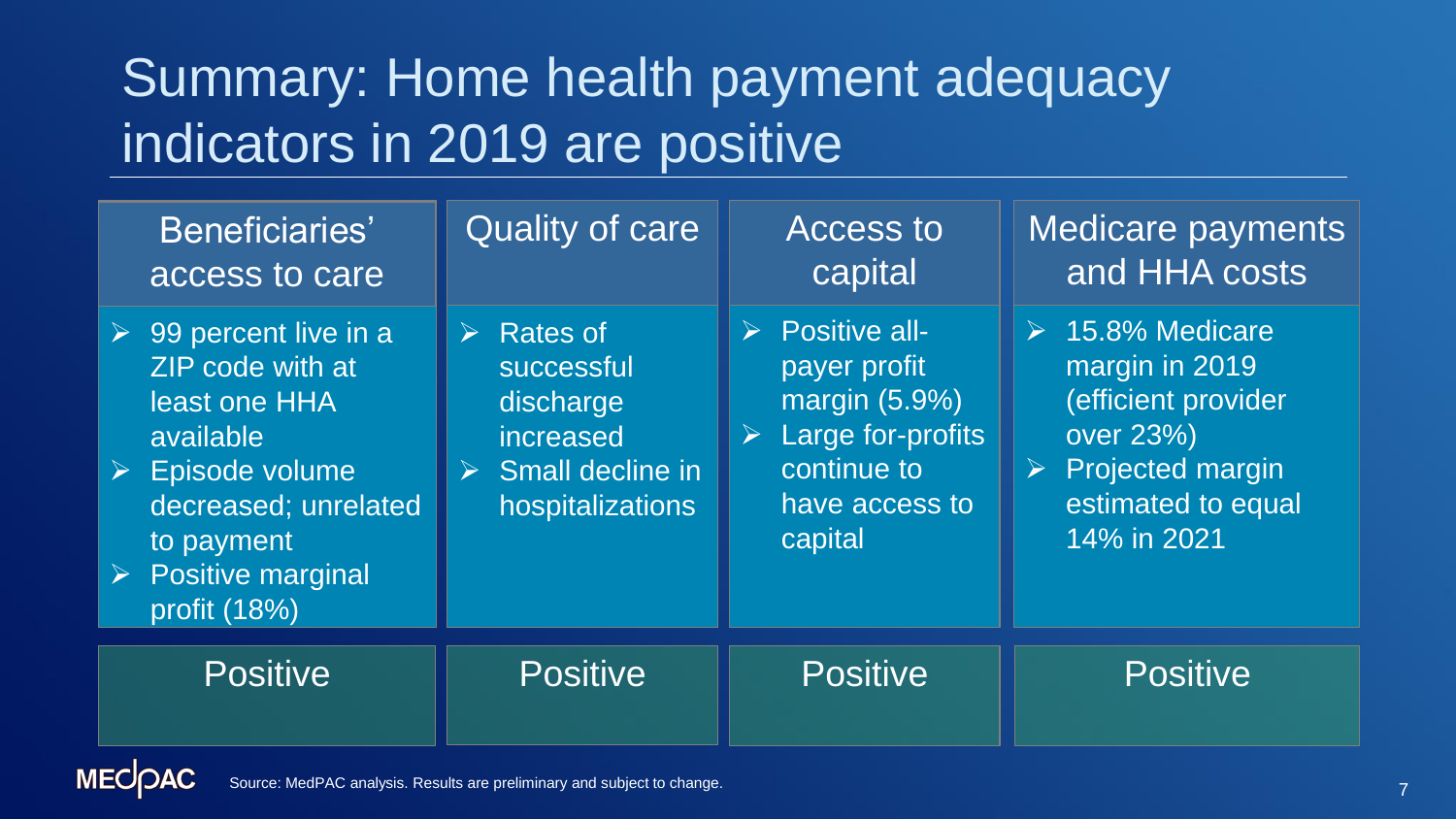

#### Assessing payment adequacy and updating payments: Inpatient rehabilitation facility services

Jamila Torain January 14, 2021

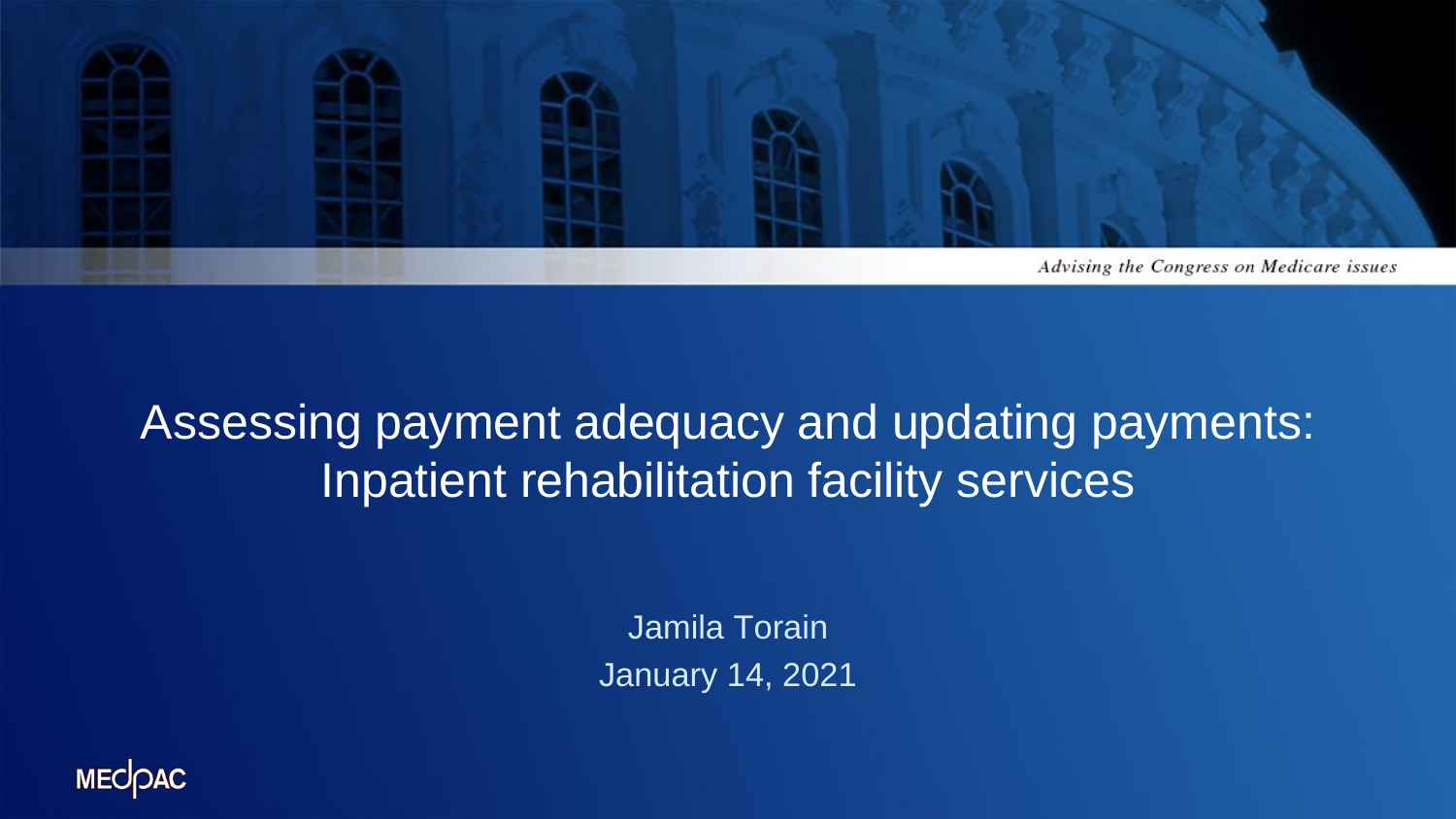# Overview of the inpatient rehabilitation facility industry, 2019

- 1,152 IRFs
- 25% of IRFs were freestanding, but accounted for half of Medicare discharges
- **E** Average Medicare length of stay = 12.6 days
- **FFS Medicare accounted for:** 
	- About 58 percent of IRFs' discharges
	- 409,000 stays for 363,000 beneficiaries
	- \$8.7 billion total Medicare expenditures (FFS)

**MECO** Source: MedPAC analysis. Results are preliminary and subject to change.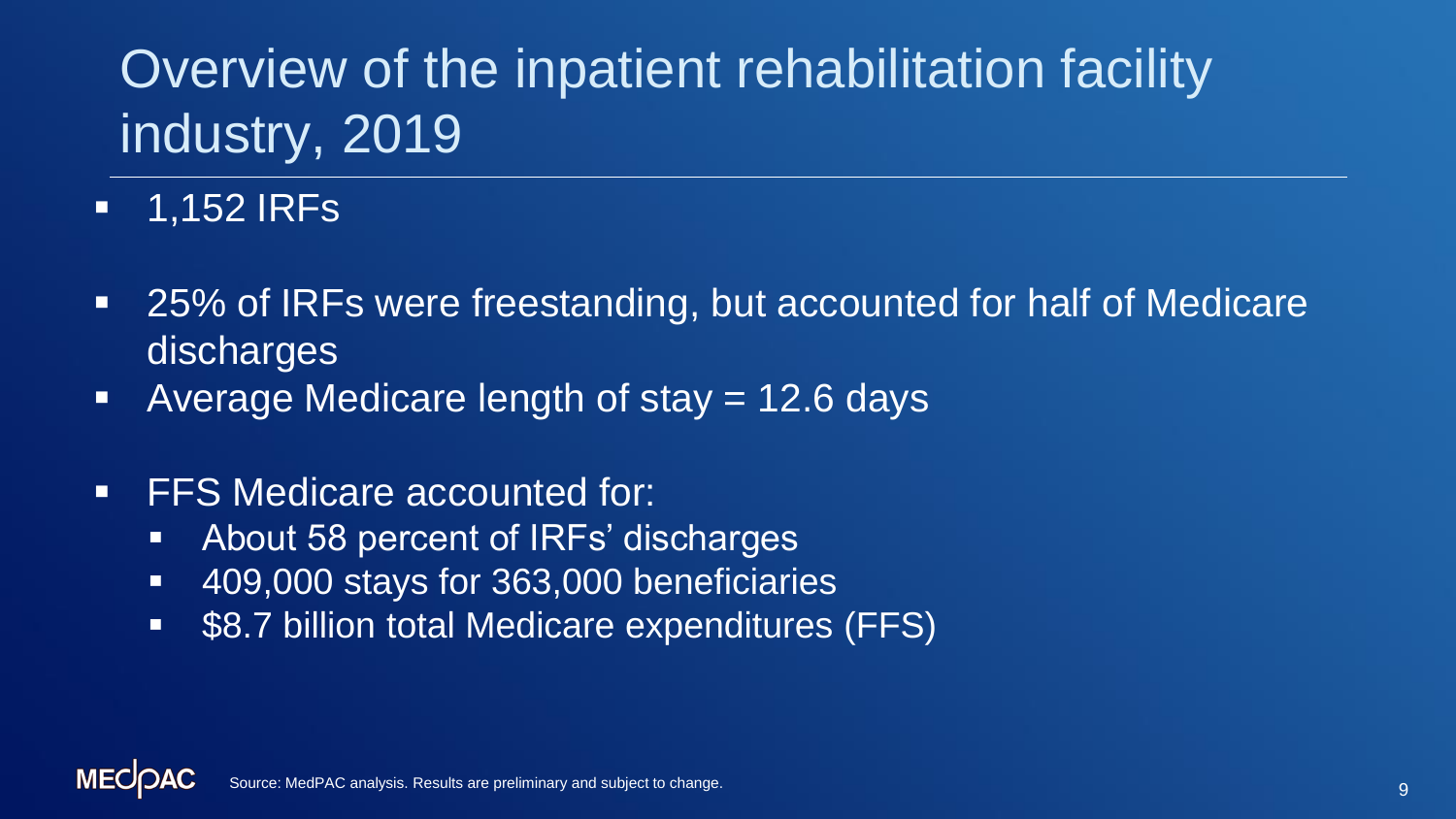## Summary: IRF payment adequacy indicators in 2019 are positive

| Beneficiaries'<br>access to care                                                                                                                                                                                 | <b>Quality of</b><br>care                                                                                | <b>IRFs' access to</b><br>capital                                                                                                                                | <b>Medicare payments</b><br>and IRFs' costs                                                                                       |
|------------------------------------------------------------------------------------------------------------------------------------------------------------------------------------------------------------------|----------------------------------------------------------------------------------------------------------|------------------------------------------------------------------------------------------------------------------------------------------------------------------|-----------------------------------------------------------------------------------------------------------------------------------|
| Capacity<br>$\sum_{i=1}^{n}$<br>appears<br>adequate<br>$\triangleright$ Increase in<br>volume<br><b>High marginal</b><br>$\blacktriangleright$<br>profit<br>$\triangleright$ FS: 40%<br>$\triangleright$ HB: 19% | $\triangleright$ Risk-adjusted<br>outcome<br>measures <sup>'</sup><br>relatively<br>stable since<br>2015 | $\triangleright$ IRFs maintain<br>good access to<br>capital markets<br>The all-payer<br>$\sum_{i=1}^{n}$<br>margin for<br>freestanding IRFs<br>is a robust 10.4% | $\triangleright$ In 2019, the<br>aggregate Medicare<br>margin was 14.3%<br>$\triangleright$ We project a margin<br>of 16% in 2021 |
| <b>Positive</b>                                                                                                                                                                                                  | <b>Positive</b>                                                                                          | <b>Positive</b>                                                                                                                                                  | <b>Positive</b>                                                                                                                   |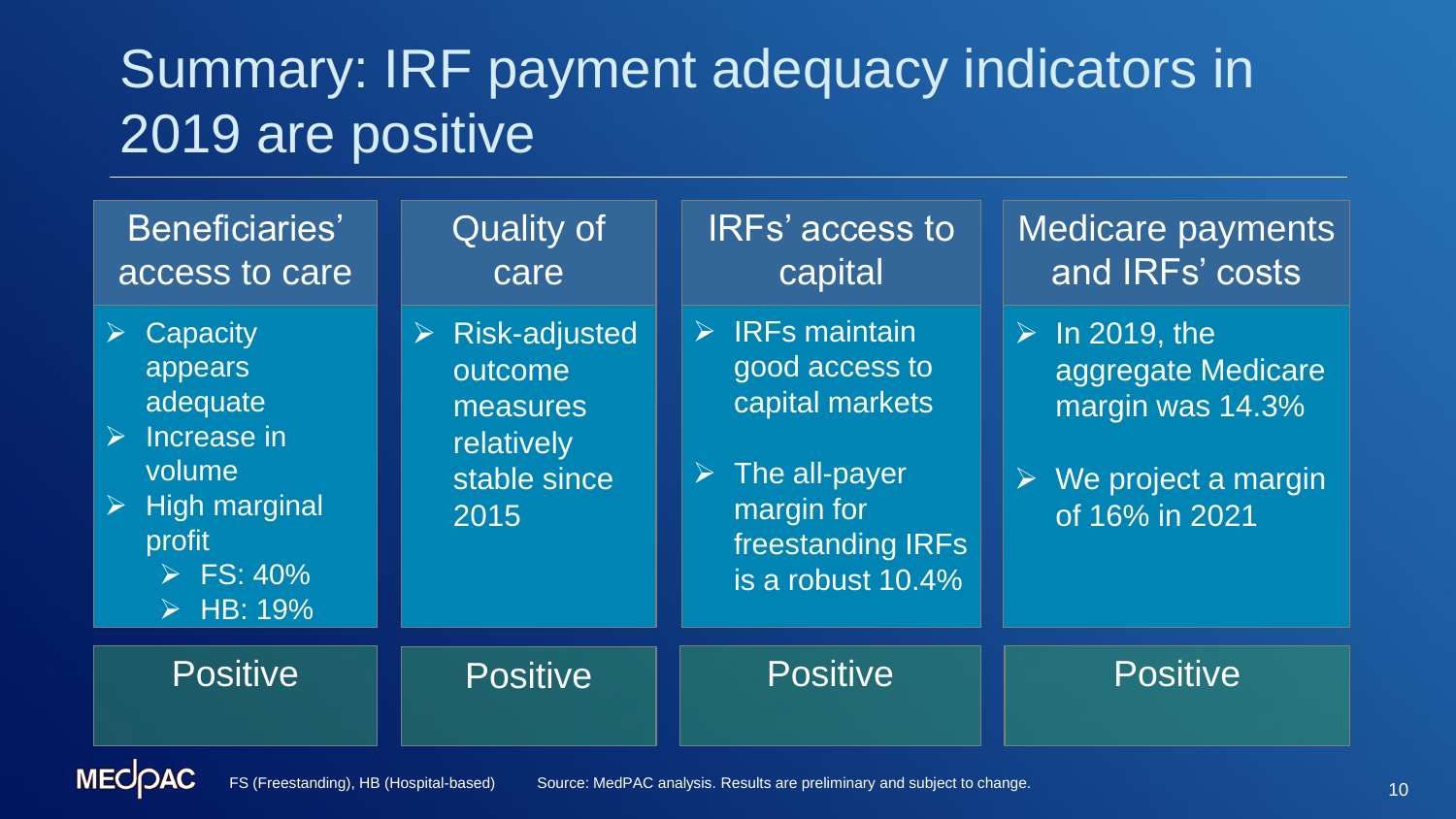

### Assessing payment adequacy and updating payments: Long-term care hospital services

Kathryn Linehan January 14, 2021

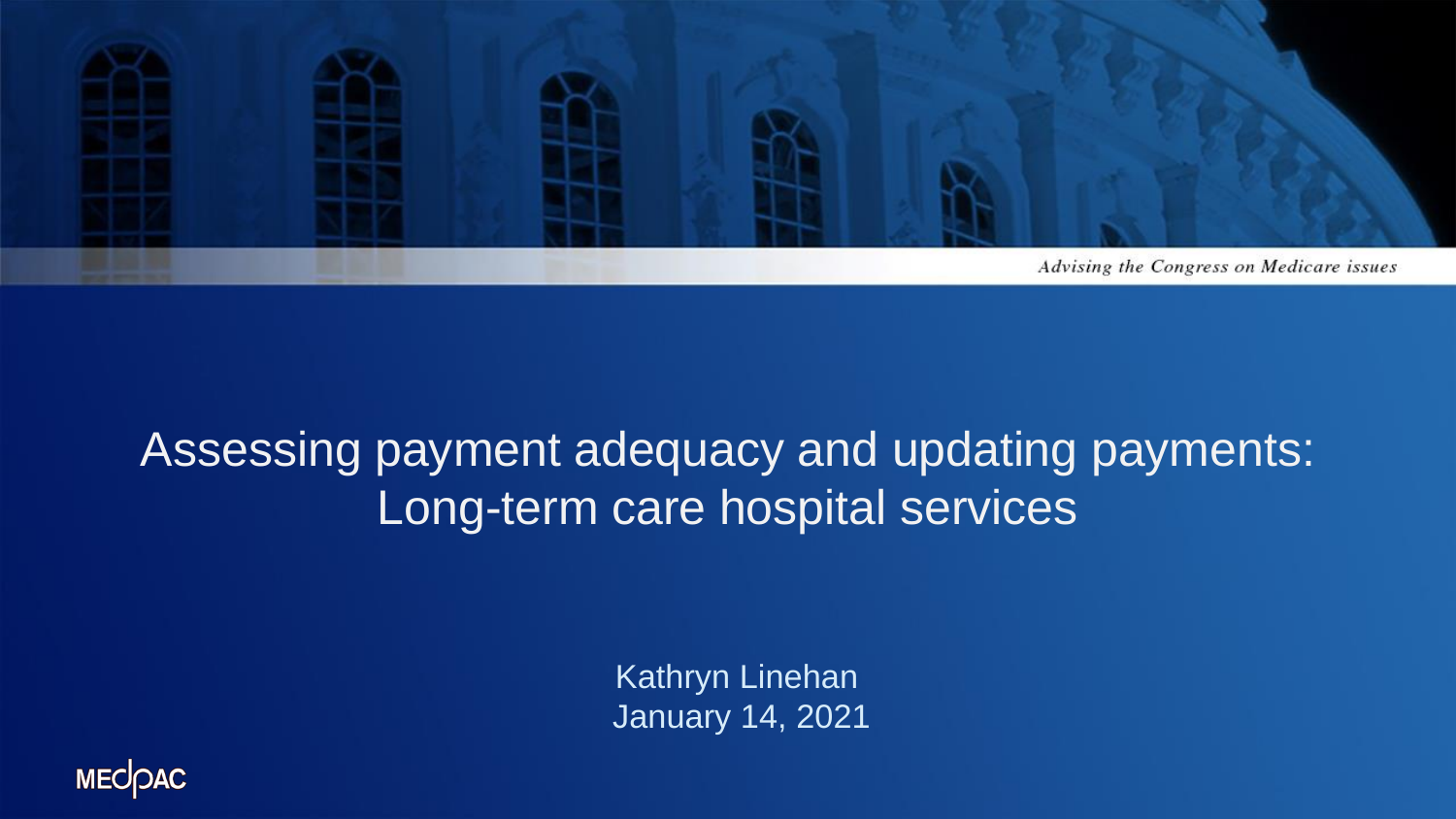# Overview of the long-term care hospital industry, 2019

- **E** Medicare fee-for-service
	- **EXAVERGE PAYMENT per case: ~\$41,000 (all cases),** ~\$47,000 (cases meeting the LTCH PPS criteria)
	- Total cases: ~91,000
	- Spending: \$3.7 billion
- **Total facilities: 361**